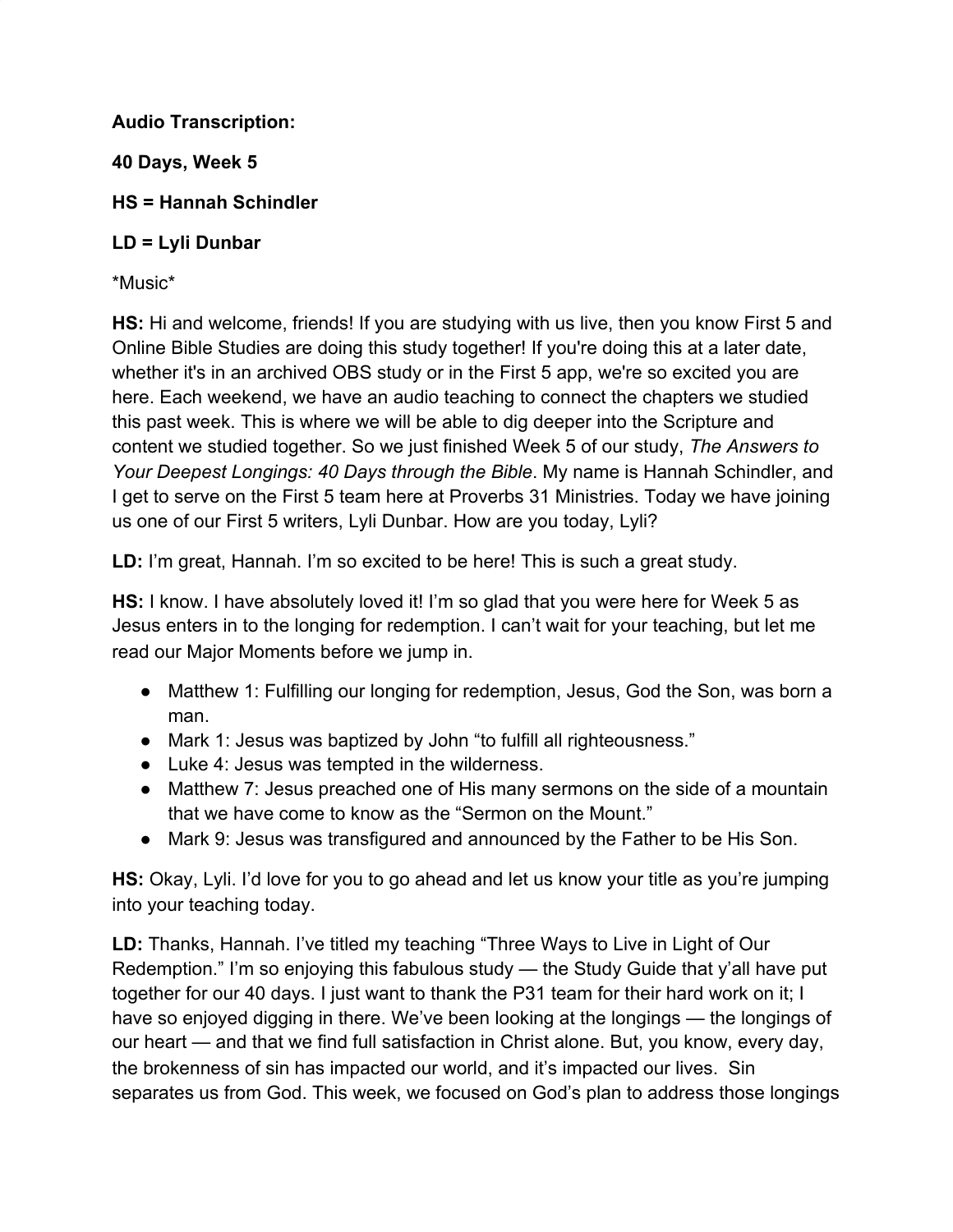that we have and the sin and the brokenness — His plan of redemption. God loves us so much that Christ took on flesh and He came to rescue us. Our Redeemer laid down His very life and paid the price for our sin in full to bring total restoration to our relationship. I think it mentions in the study guide that C. S. Lewis calls this "the great exchange." We were slaves to sin, but because of Christ, now we are sons and daughters of God. Christ made a way for us, and now we are called to live redeemed lives.

**LD:** Now maybe, like me, you have a relationship in your life that needs redemption that is fractured because of sin. You long to see someone you love yield their life to Jesus and receive Him as Savior and experience that redemption that you have. Christ has set us free, but we still love people who are in bondage and desperately need Him. I spent a whole week looking at all the verses in the Bible on Christ and redemption during a week where I was on my knees praying for a loved one, and I found great encouragement from the example of Christ. Today I want to share three ways that we can live in light of our redemption in those hard relationships in our lives.

**LD:** Are you ready? Let's do this! Turn with me to Mark 10, and let's read verse 45 together. The word "ransomed" is used here in this verse. Ransom, in the original Greek, means "to pay the price and loosen from bondage." Christ took on our punishment and paid for our sins to set us free from the bondage to sin. This is one of the key verses in the Gospel on how Christ is our Redeemer. It says, *"For even the Son of Man came not to be served, but to serve and to give his life as a ransom for many"* (Mark 10:45). So Christ paid my ransom. He paid my price. I'm incredibly thankful that I am no longer a slave to sin. I am a child of God!

## **HS:** Mm-hmm.

**LD:** But this verse also says that Christ came to serve. As I kept reading this verse in my preparation for today's teaching, I clearly heard the Holy Spirit tell me, "You, Lyli, are here to serve." And I'm going to confess that I am walking through a very, very difficult season where someone in my life is making really unhealthy decisions, and it's heartbreaking. My natural instinct is to just close myself off, to protect myself from the pain and the disappointment. But I can't fight for redemption in this relationship unless I'm willing to serve –

## **HS:** Mmm.

**LD:** — even though it's hard. Christ modeled serving others for us over and over again, but the one story that I think about the most – the one that sticks with me and reminds me I don't have an excuse – is just a few days before He laid His life down on the cross as a ransom for us all. In John 13, we see Jesus take on the role of a humble servant. He grabs a wash basin – this is unthinkable to me – and a towel, and He washes the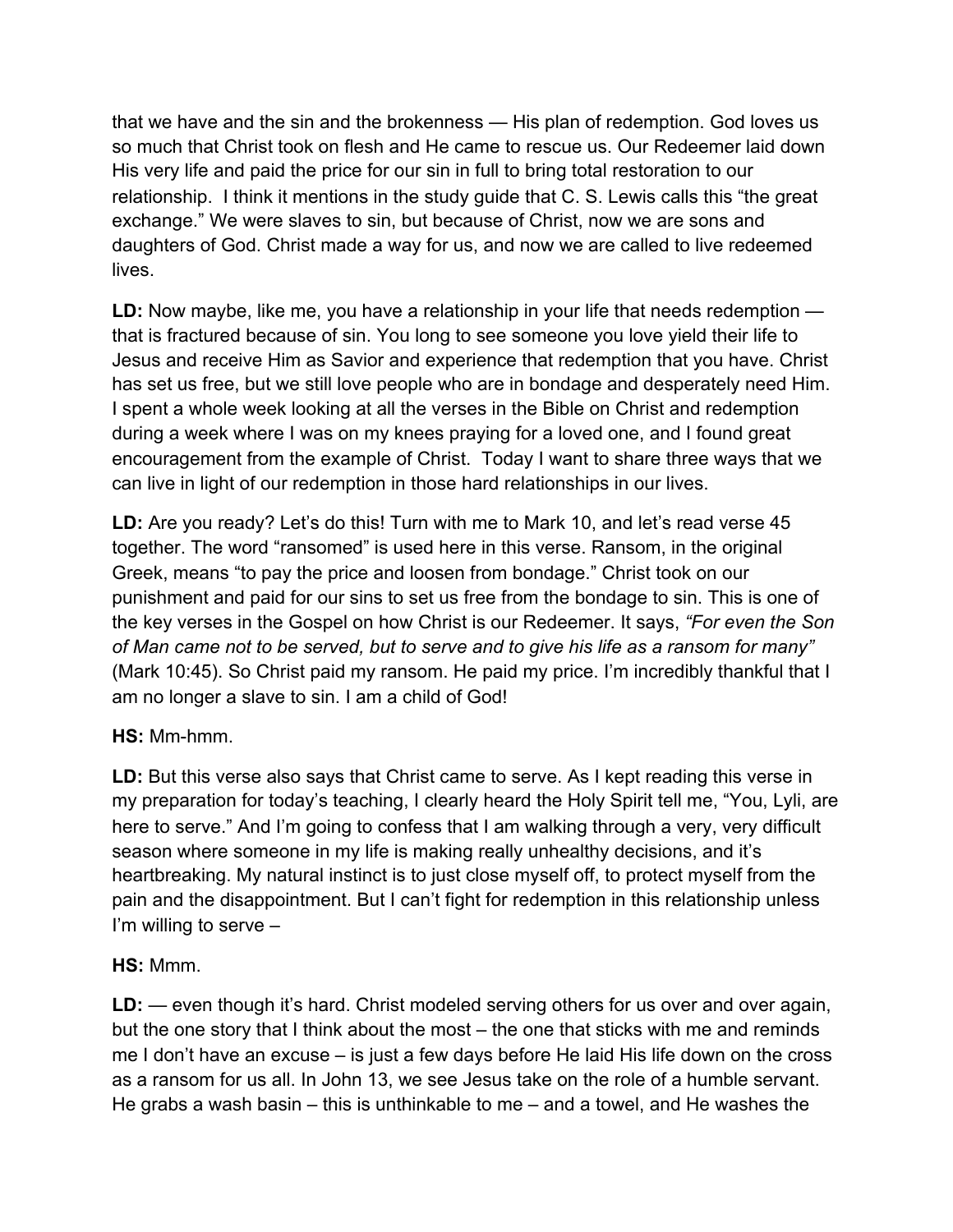dirty feet of the 12 disciples. He washes the feet of Peter, and He knew that Peter was about to deny him. He knew that Peter was about to say, "I don't even know him." And He held in His hands the feet of Judas, who's about to do the unthinkable and betray Him. Jesus saw their hearts, but He still washed their feet. If you look in this chapter, verses 14 and 15, Jesus says, *"If I then, your Lord and Teacher, have washed your feet, you also ought to wash one another's feet. For I have given you an example, that you also should do just as I have done to you"* (John 13:14-15). Humble service – my humble service — speaks louder than anything I may have to say as I am fighting for redemption in difficult relationships.

**LD:** Turn with me to 1 John [3] where I found a passage that really drove home this point for me. Let's look at verses 16-18 together. Here, the apostle John says, *"By this we know love, that he"* — Jesus — *"laid down his life for us, and we ought to lay down our lives for [our] brothers. But if anyone has the world's goods and sees his brother in need, yet closes his heart against him, how does God's love abide in him? Little children, let us not love in word or talk but in deed and in truth"* (1 John 3:16-18). I was super convicted by the phrase here that says, *"…[he] closes his heart against him."* It's so easy to develop the calloused heart in difficult relationships. We don't want to be hurt, so we put this protective shell around our hearts, and we step back; we shrink back. And that's just what the enemy of our soul wants us to do. He wants us to stop fighting for redemption in those difficult relationships: to give in to discouragement and bitterness, to stop serving, to stop loving and stop pressing in. Here, John clearly tells us we are to love; we are to serve; we are to lay down our lives just like Jesus. I'm so thankful that Jesus helps us do those hard things, right? So this is the first way we live in light of our redemption.

**LD:** Number two doesn't get any easier. I'm thankful that Jesus helps me do those hard things. Turn with me to Ephesians 1, and let's read verses 7 and 8 to discover number two. This is how we can follow Christ's example of redemption. Here, Paul is writing to the believers in Ephesus, and he says, *"In him" —* in Christ — *"we have redemption through his blood, the forgiveness of our trespasses"* — our sins — *"according to the riches of his grace, which he lavished upon us, in all wisdom and insight"* (Ephesians 1:7-8). When I looked up the word "redemption" here, the definition in the original Greek was "a release affected by payment of a ransom." The blood of Christ has paid for my forgiveness of my sins. He's released us. When we put our faith in Christ as our Savior, we're released from the guilt; we're released from the condemnation; we're released from the eternal punishment. All of our sins, past, present and future, are fully forgiven. It's an extravagant, lavish gift of God's grace. I have insufficient words to describe just how amazing that is. As a people who have been forgiven, we're called to be forgivers.

**LD:** This is the second way the Holy Spirit impressed on me that I need to be fighting for redemption in this hard relationship. Christ didn't forgive me because I deserved it. I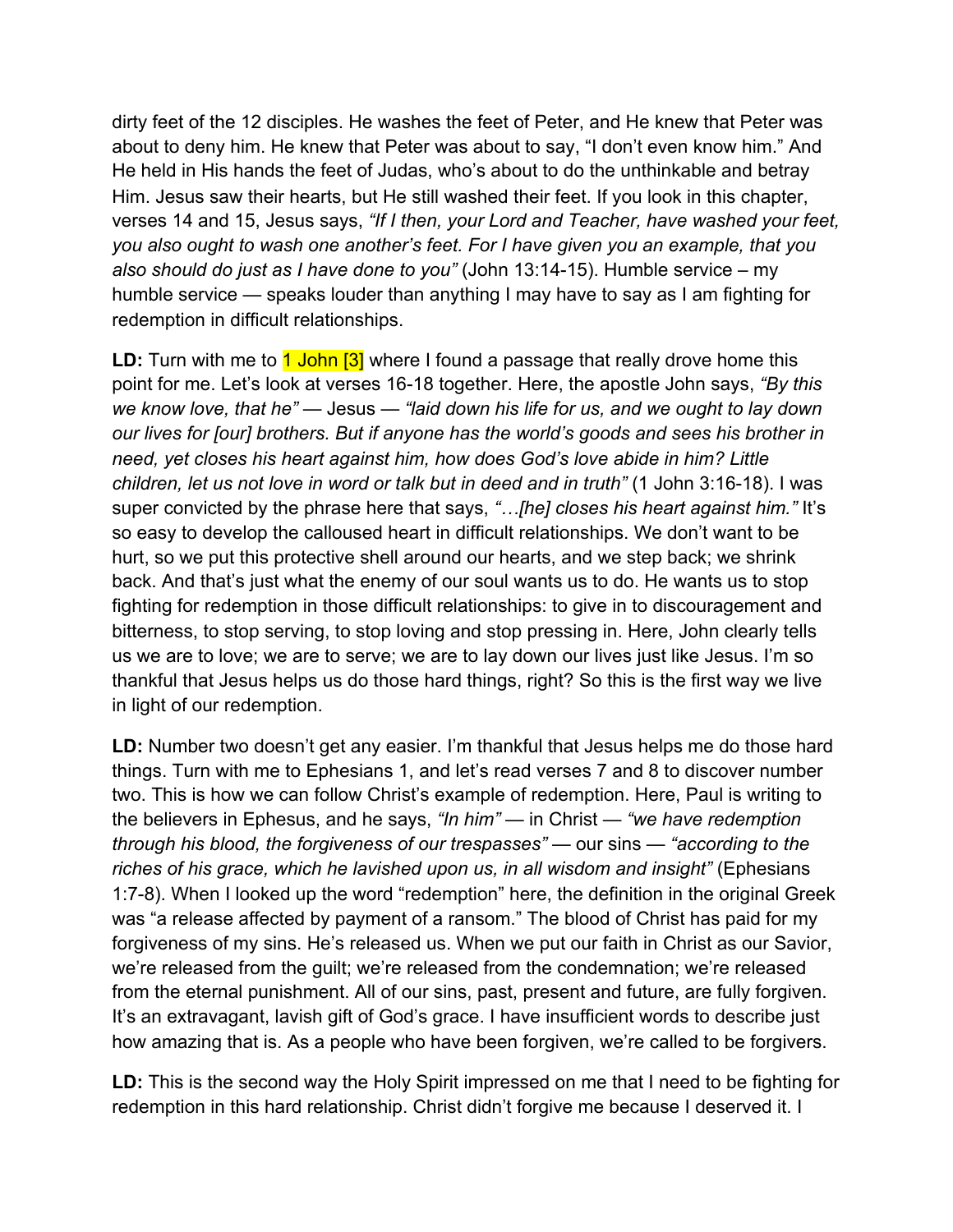think it's Romans 5:8 that says, *"…God shows his love for us in that while we were still sinners, Christ died for us"* (Romans 5:8). Now I've seen this verse posted on social media accounts where people post a picture with this verse and then it's captioned underneath "He loved me at my darkest." And that's beautiful, but here's the thing, I'm called to love and forgive others at their darkest too.

# **HS:** Mmm.

**LD:** This week, we looked at Christ and the Sermon on the Mount, right? (Matthew 5-7) One of the days, we dug into the Life of Christ. Jesus tells us so many things about how we're supposed to live, but He talks about the power of forgiveness in our relationships, particularly in Chapter 6, where He gives us the model prayer. I can't read all the verses, but there's one line in particular, verse 12, in the actual prayer, where He says, *"forgive us our debts, as we also have forgiven our debtors" (Matthew 6:12).* If you want to look at Matthew 6 on your own, He goes on to talk more about forgiveness after the prayer. Now, I grew up going to a small Hispanic Presbyterian church in Miami where we used to say that prayer in Spanish out loud every Sunday. In Spanish it reads, *"Perdónanos nuestras deudas, como también nosotros hemos perdonado a nuestros deudores"* (Matthew 6:12). So hey, I can say it in two languages!

# [laughing]

**LD:** But, you know what I've discovered, Hannah? I've discovered it's not as easy to live as it is to say.

## **HS:** Mmm. Yeah!

**LD:** Extending forgiveness to someone who's not really done anything to deserve it that defies my limited understanding. I just don't want to do it! Everything in me says, "No!"

## **HS:** Mm-hmm.

**LD:** But that is the gospel. That's what Christ did for me. Christ has freely forgiven you and me. He's forgiven us all. And now He calls on us to not hold back and to forgive one another. A great passage to commit to memory on this subject of redemption and forgiveness is in Ephesians 4. So let's turn there and let's look at verses 30-32. Here, Paul says*, "And do not grieve the Holy Spirit of God, by whom you were sealed for the day of redemption. Let all bitterness and wrath and anger and clamor and slander be put away from you, along with all malice. Be kind to one another, tenderhearted, forgiving one another, as God in Christ forgave you" (*Ephesians 4:30-32*).* You know, I can complain a lot about the grief that difficult people in my life can cause me. I can sulk – and I do often – and I can focus on how I am not being treated fairly. But here, the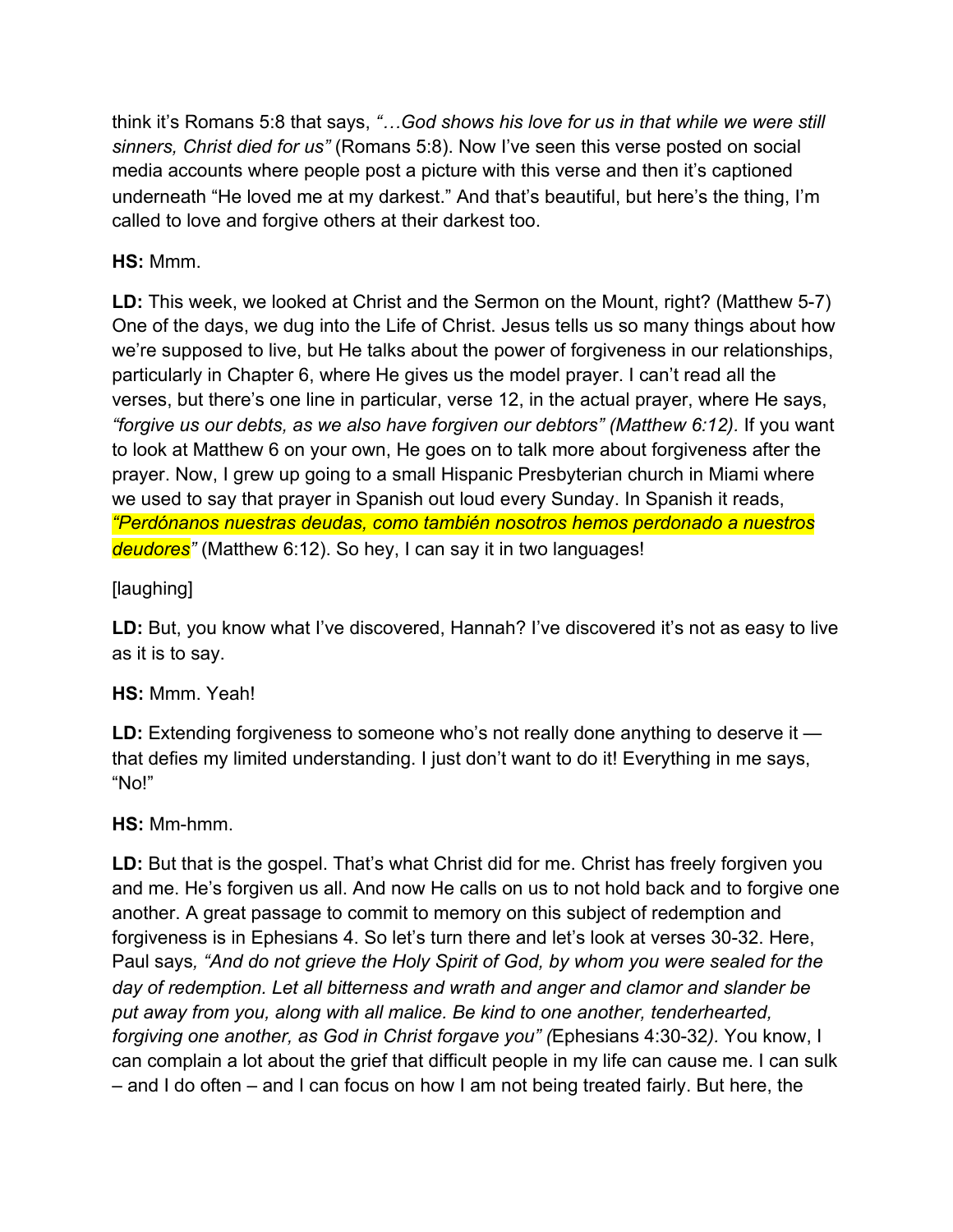Word of God says that when I harbor unforgiveness in my heart, I'm the one that's causing grief. I'm grieving the Holy Spirit and the work of redemption that He wants to do. I think it's Romans 2:4 that says that it's God's kindness that leads to repentance. But how is my family member who's lost, or my pesky coworker, or my difficult neighbor going to experience God's kindness and forgiveness unless I'm willing to display it? I have to step in with God's forgiveness. I'm the one whose there to show it. So it's hard. We've covered two hard things, right?

## **HS:** Mmm.

LD: Two very hard ways I'm super convicted — by my own study of these passages and the redemption that Christ has done in our lives — we're called to live in light of our redemption, and I've got one more. Turn with me to Colossians 1. So far we've talked about how Christ paid the price for us, He was our ransom, He came to serve, and we're called to serve and wash feet. Then, we looked at how redemption means release. We've been fully forgiven by God and because of the work of Jesus, we look most like Jesus when we are forgiving. So now, for number three, let's start here with verse 13. Paul tells us to remember that we have been delivered. God *"delivered us from the domain of darkness and transferred us to the kingdom of his beloved son,"* Jesus, our Redeemer (Colossians 1:13). This entire chapter is a testament on how God transforms our lives when we put our faith in him. I wish we could read the whole chapter, but we can't, so y'all just go and read it on your own this weekend.

LD: Let's take a look at a couple of key verses that really encouraged me as I was thinking about how I can live in light of the redemption that Christ has given me. So look at verse 23, for example. Here, Paul charges us to *"continue in the faith, stable and steadfast, [and] not [shift] from the hope of the gospel"* (Colossians 1:23). Then if you look down at verses 27-29, we see where he says that we're *"to make known…Christ in [us], the hope of glory"* (Colossians 1:27). So, my friends, we are a people who have been delivered, we've been redeemed, and we're here to proclaim that there is hope in Jesus. There is hope in Jesus!

**LD:** In Romans 5, Paul says we were once enemies of God, but Christ gave His life on the cross and now His love has been poured into our lives, and we have peace with God (Romans 5:1-11). It says we have been reconciled. That's a big word that talks about God's divine work of redemption in our lives. It means we've been changed. It means we've been restored. It means we are not the people we once were. We have peace with God, and we can tell other people that they can have that same peace as well. There are so many people out there who are still longing: longing to find hope, to find peace and to know that they are fully loved. We can tell them that that is not a dream — that is the truth of the Gospel. That's why Jesus came and laid down His life to rescue us all.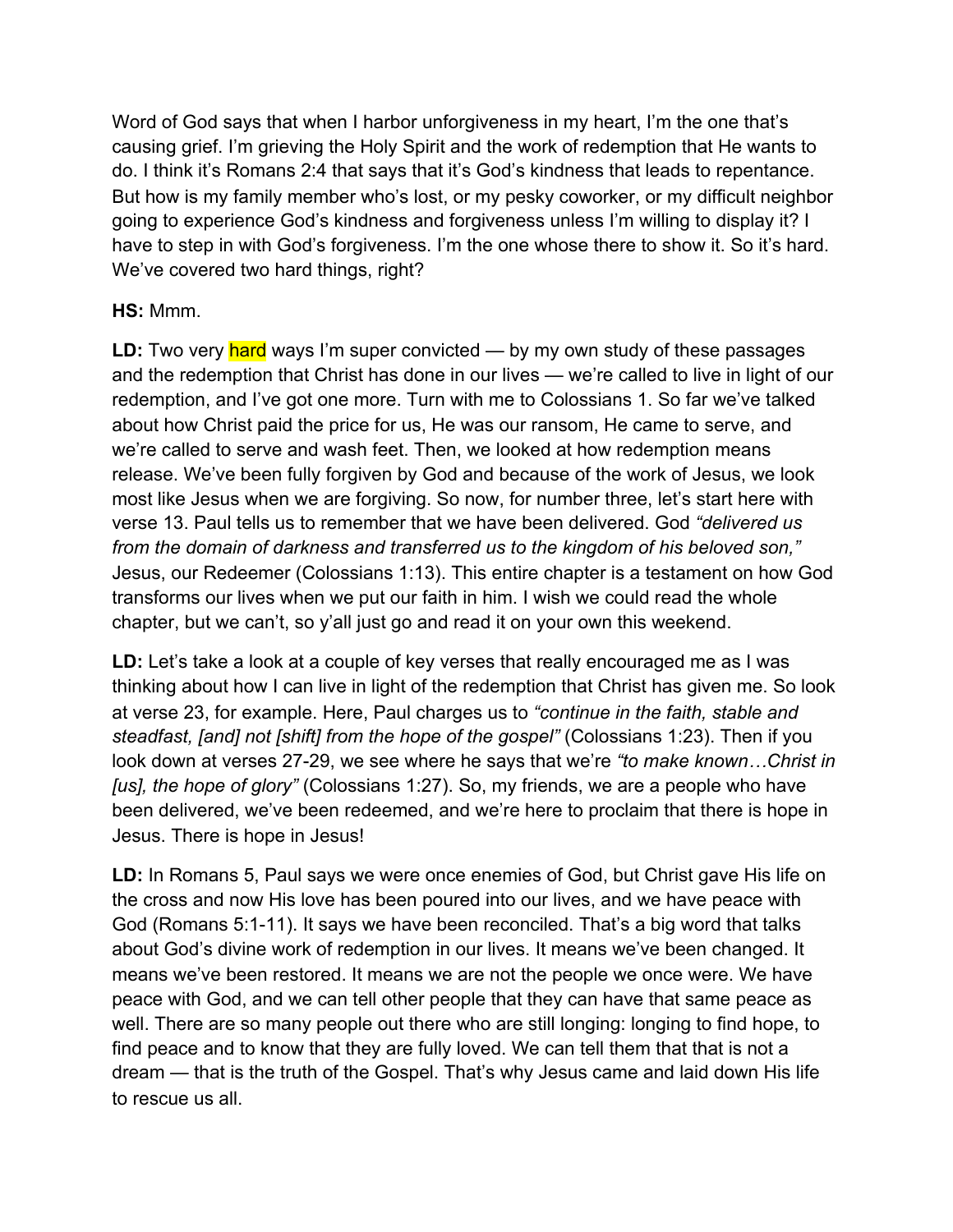LD: You know, at church, we sing a song of redemption that's taken from the scriptural truth in Romans 8:15. It says, "I'm no longer a slave to fear, I am a child of God." I've been redeemed. We've been adopted into God's family, and now our hearts cry "Abba!" He's fulfilled those longings by giving us Himself. In verses 17 and 18 in Romans 8, we see that it says we are *"heirs with Christ"* and we have a future glory (Romans 8:17-18). One day, Jesus is coming back, and our redemption will be complete, but until then, we're supposed to wait with hope — I think that's in verse 25. Then there's those wonderful verses at the end of Romans 8 that reminds us that nothing can separate us from the love of God (Romans 8:38-39). So in light of our redemption, we live with hope in Christ and we proclaim that we have hope in Christ.

LD: We used to sing a hymn in church back in the day; It was called "Redeemed." It said, "Redeemed, how I love to proclaim it. Redeemed by the Blood of the Lamb. Redeemed through His infinite mercy. His child and forever I am." Then there was a line in the third verse that says, "His love is the theme of my song." So friends, I have a Savior who gave all for my redemption, and I want to live with that same passion. I want His love to be the theme of my life so that others can see that they don't have to be a slave to sin. They can turn from slavery to sin to right relationship and full restoration with God. And, like Christ came to serve, so I want to pray for that servant's heart in those hard spaces. My sins have been covered by the blood of Christ. I'm praying that He will help me to extend His grace: even when I don't feel it; even when it's hard, and freely forgive because He forgave me. I have hope today because I have been delivered. I am no longer a slave to sin; I am a child of God. God has poured His love into my life and into my heart, and now that overflows. I am here to proclaim that I have hope because I have a Savior. We are all here to proclaim that we have a hope that Jesus has changed our lives. We are redeemed!

**HS:** Mmm. Amen! Yes! I almost started singing some of the songs along, but I realized I would – no one would ever listen to another audio teaching, so I refrained. Lyli, this was so wonderful. I've definitely had those people in my life before who have been difficult — maybe family members, friends, whoever it is. I love how you started with first, we can serve, and Christ modeled serving over and over again. And again forgiving — Christ showed us this. I love even — back to serving — when you said Jesus saw their hearts, but He still washed their feet. I think that is so incredibly powerful. What an amazing analogy or imagery to show us that we can still serve those even if we see their hearts. Thankfully, we don't have to have that job, that's the Lord's, but we do have the job to serve. I want to say thank you so much, Lyli, for this teaching. Thank you. I know that it's not fun having someone in our life, maybe, that you're walking through that with, but you approached this with such grace. I just want to say thank you for this teaching today.